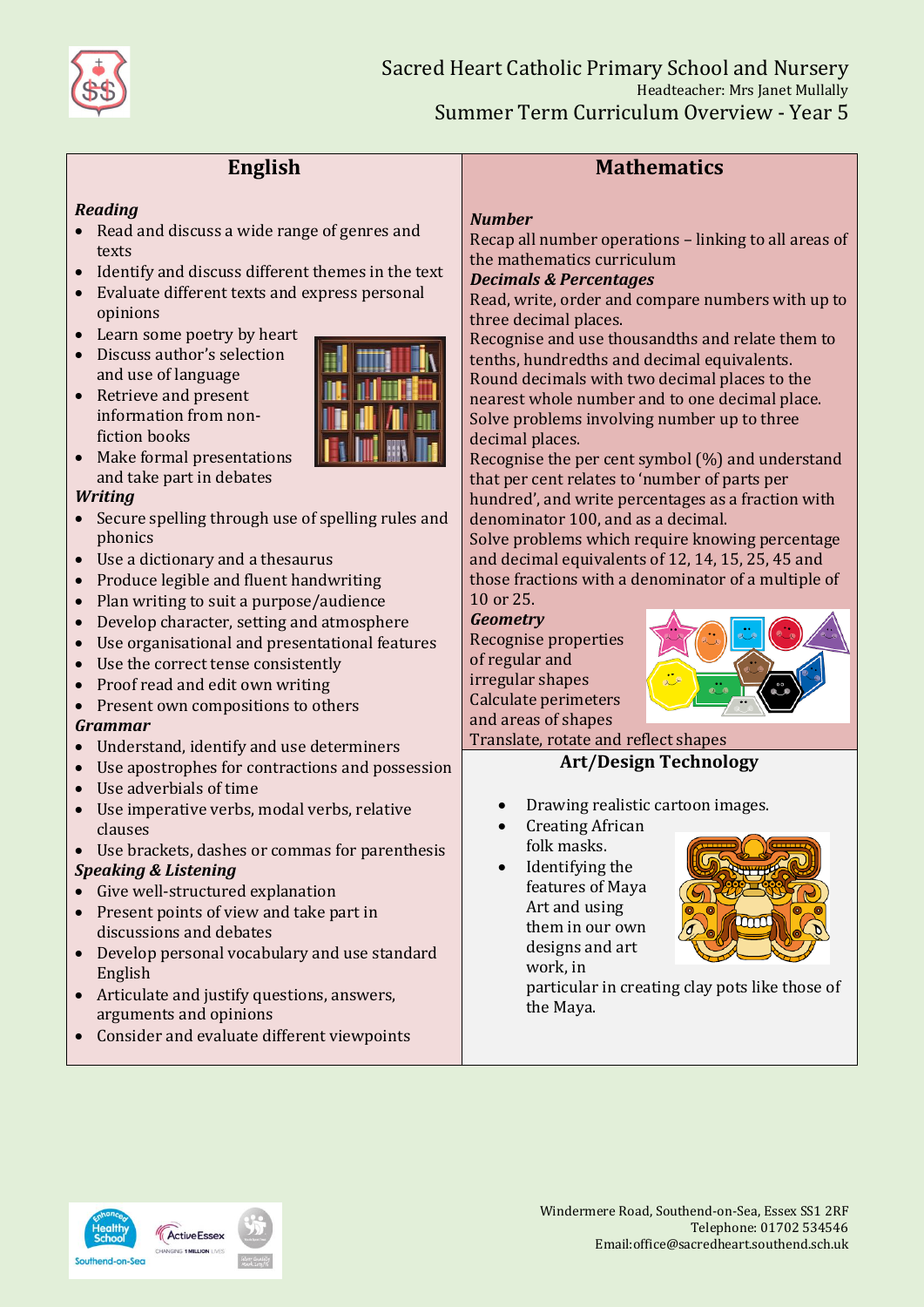

**French**

**R.E.**

| To be able to talk about what they do at school<br>To introduce school subjects, sports and food &<br>$\bullet$<br>express likes, dislikes, preferences<br>To introduce names of common sports and<br>$\bullet$<br>connected verbs<br>To raise awareness of leading a 'healthy lifestyle'<br>To introduce parts of the body<br>In our Tour du Monde topic we will be learning how<br>to describe places, weather and animals that live in<br>a French speaking country. | To follow the locally agreed Syllabus for RE 'Come and<br>See'<br><b>Transformation</b><br>Pupils will know and understand transforming<br>energy.<br>Pupils will know and understand Pentecost, the<br>celebration of the Spirit's transforming power.<br><b>Freedom &amp; Responsibility</b><br>Pupils will know and understand freedom involves<br>responsibility.<br>Pupils will know and understand God's rules for |
|-------------------------------------------------------------------------------------------------------------------------------------------------------------------------------------------------------------------------------------------------------------------------------------------------------------------------------------------------------------------------------------------------------------------------------------------------------------------------|--------------------------------------------------------------------------------------------------------------------------------------------------------------------------------------------------------------------------------------------------------------------------------------------------------------------------------------------------------------------------------------------------------------------------|
| P.E.                                                                                                                                                                                                                                                                                                                                                                                                                                                                    | living freely and responsibly - the Commandments.                                                                                                                                                                                                                                                                                                                                                                        |
| <b>Dance</b><br>To create, practice, develop, refine and perfect<br>gross and fine motor skills using dance as a<br>stimulus.<br><b>Athletics</b><br>To practice, develop and refine track and field skills<br>and techniques<br><b>Tennis</b><br>To practice, develop and refine tennis skills                                                                                                                                                                         | <b>Stewardship</b><br>Pupils will know<br>$\bullet$<br>and understand<br>caring for the<br>earth.<br>Pupils will know<br>$\bullet$<br>and understand<br>the church is called to be the steward of Creation.                                                                                                                                                                                                              |
| <b>History</b>                                                                                                                                                                                                                                                                                                                                                                                                                                                          | Geography                                                                                                                                                                                                                                                                                                                                                                                                                |
|                                                                                                                                                                                                                                                                                                                                                                                                                                                                         |                                                                                                                                                                                                                                                                                                                                                                                                                          |
| The rise and fall of empires<br>A non-European civilisation: The Maya<br>• We will compare and contrast their culture with<br>our own and identify the main achievements of<br>this civilisation.<br>• Gain an understanding for the reasons behind<br>their rise and dominance, and their eventual<br>decline.                                                                                                                                                         | Tour Du Monde<br>Where French is spoken around the world and<br>how it came to be spoken in these countries.<br>Investigating the culture and language of French<br>$\bullet$<br>speaking territories around the world.<br>How French as a language varies to English in its<br>formation.                                                                                                                               |
|                                                                                                                                                                                                                                                                                                                                                                                                                                                                         | <b>Music</b>                                                                                                                                                                                                                                                                                                                                                                                                             |
|                                                                                                                                                                                                                                                                                                                                                                                                                                                                         | To sing in unison with clear diction, controlled<br>pitch and sense of phrase.<br>To maintain my own part<br>and be aware how the                                                                                                                                                                                                                                                                                        |

from the movies at the SEESMA Music Festival.